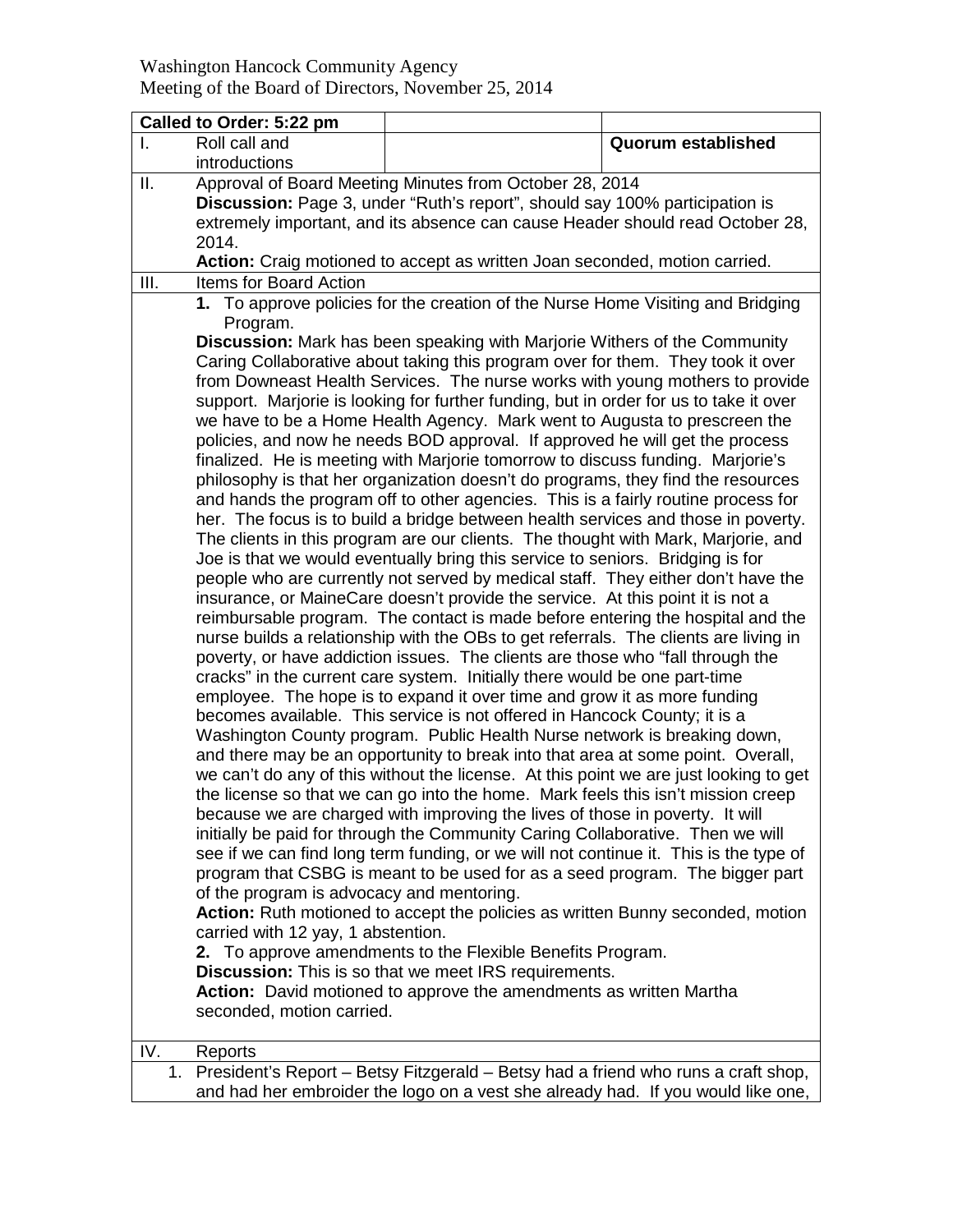she will give you the contact information. Betsy has been working to recruit Becky from Washington County to serve on the BOD. She works in the Machias High School. She spoke with Mark at length and she had several great questions for him. This is a Board elected position.

**Action:** Ruth moved that Becky McKenna be elected to serve on the BOD in the Private Sector for Washington County. Howard seconded, the motion passed. **Action:** Craig moved to go into Executive Session at 5:55 pm, seconded by Martha Beathem, to discuss the Executive Director's annual review. **Action:** At 6:10 pm Howard made the motion to come out of Executive Session, Martha seconded, the motion passed.

- 2. Executive Director' Report Mark Green Kevin is working on the year end reports, which is why there is no finance report. We should know in 2-3 weeks as to the end of year final numbers. Mark is part of the Washington County Poverty Corps, which includes CCC, WHCA, CFO, the two mental health providers in Wa Co, to look at how to work with poverty in Washington County. They meet again tomorrow, and hope to have a plan to present to their respective boards in the spring. Healthy Peninsula is going well. Mark is impressed with their new ED, Janet Lewis. We are trying to figure out what to do with the Elm Street shelter. Two opportunities have presented themselves. One is to use it as a boarding house for employees of Lobster Trap, or to use it as a transition home for homeless Veterans. The latter is the preference. A local contractor, Steve Smith of Columbia Falls, walked through it with Mark today, and he thinks it will take about \$50K to fix the roof and the interior. Kevin and Mark are working on how to pay for that. Bunny asked if he would consider a second local contractor go through, and Mark said yes. Please let him know if you know of anyone. He did ask for a high estimate.
- 3. Finance Director's Report Kevin Bean Financials are not complete because we are still working on getting receivables for the end of year reports. Last week we had 3 auditors on site. One for Worker's Comp, one for Maine Housing, and our annual audit. We have started work and have signed the agreement letter. We are gathering contracts for him; he will be looking at many Housing programs this year. The audit is on track. The Finance Committee will meet the Thursday prior to our January meeting, and will present to the full Board in January as well. Cash is looking good right now. We have billed the month of August for LogistiCare (Transportation); we received another \$5K from CTS that we can book as an AR in FY14. We had about \$20K in write-offs for bad loans with HHG. No concerns for the new year, we have a lot of activity and we're getting paid.

BP has been divested. There are 1 or 2 more that we need to divest from. Their goal is to look after our best interest financially. Everything is on track for the plan to divest. They will be at the January Finance Committee meeting. Betsy asked to have the investment company come in February.

- 4. Bucket Committee We have received the first draft of the brochure last week. They discussed it today in committee and they hope to have the final draft worked up and approved by the middle of December. Almost everyone has donated \$1 or more to the bucket campaign. Thank you. If you would like to donate please see Joe. If you haven't given the committee your 10 or more names and addresses for the mailing list, please do so. These are people known in your communities, not necessarily friends. If you would rather get brochures to hand out, please let Joe know that as well.
- 5. Other Development It's annual appeal time. Friendship Cottage, At Home